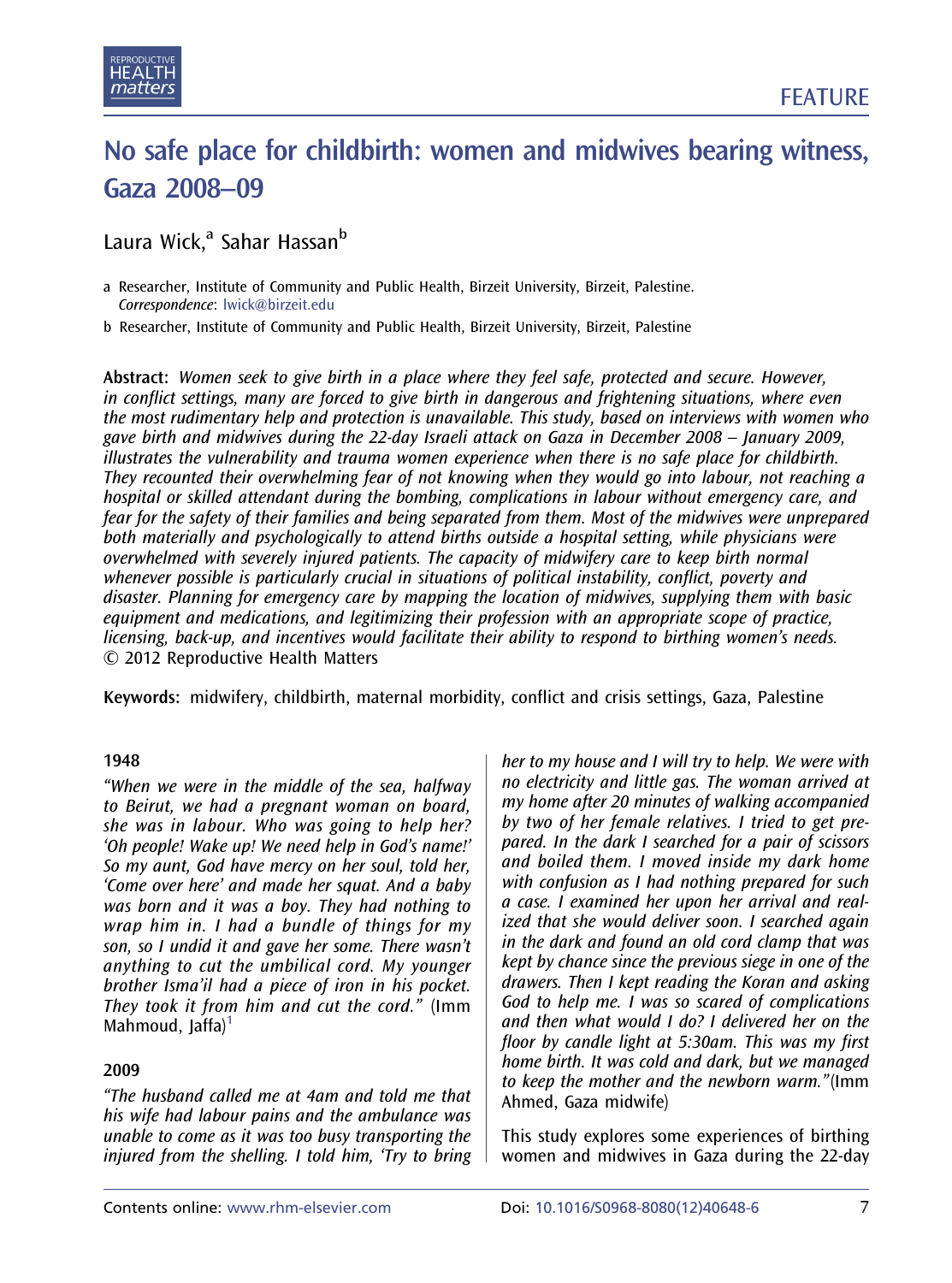Israeli military attack between 27 December 2008 – 19 January 2009, during which: "The almost total closure of the borders, coupled with a lack of early warning systems or bomb shelters, denied the civilian population any refuge during three weeks of almost uninterrupted aerial and sea bombardments, artil-lery shelling, and ground operations."<sup>[2](#page-6-0)</sup>

This attack resulted in 1, 417 dead, of whom 116 were women and 313 children; 5, 380 were physically injured including 800 women and 1,872 children.[3](#page-6-0) Thus, 30% of the deaths and 50% of the injured were women and children. As the primary caregivers of large families, women are particularly vulnerable in the aftermath of trauma, when they must rebuild the lives of their families amidst loss and destruction. $4$  Even during times of relative stability, the work of caring for the needs of the extended family falls on the shoulders of women,<sup>5</sup> particularly where few social services exist. The myriad consequences of war leave women without shelter and as widows unprotected, or as the only caretakers for injured family members. Thus, Gazan women, following the attack, reported a lower quality of life than men.<sup>6</sup>

Thoraya Obaid, then Executive Director of UNFPA, remarked that the fact-finding reports did not mention the deaths and delivery-related injuries of pregnant women who could not access care, because they were invisible. In fact, some 3,700 women went into labour during those 22 days. Hospital records show a 31% increase in the number of miscarriages, a 50% increase in neonatal deaths, and an increase in the number of premature births, obstetric complications, and caesarean sections in that period.<sup>2</sup>

Women seek to give birth in a place where they feel safe, protected and secure. However, in conflict settings, many women are forced to give birth in dangerous and frightening situations, where even the most rudimentary help and protection is unavailable. The Palestinian situation exemplifies the importance of context and the highly political nature of achieving safe motherhood, and shows that maternity care is more than a psychosocial and bio-medical event. Unfortunately, humanitarian aid practitioners tend to focus mostly on technical solutions. $8,9$  This paper shows how the political situation may result in egregious outcomes for women and their babies.

# The attack on Gaza

Gaza is a small strip of densely populated land, 360 km2 , with 1,600,000 inhabitants, and is completely enclosed by borders with Israel, Egypt, and the Mediterranean Sea.<sup>[10](#page-7-0)</sup> Israel remains in control of its airspace, coastal waters and borders, creating a "hermetic ghetto". [11](#page-7-0) Following the election of Hamas in 2006, Israel imposed a blockade which severely restricted the movement of people and goods, stifling the economy and access to basic necessities.<sup>[2](#page-6-0)</sup> Contact between Gaza, the West Bank and Jerusalem was virtually suspended, with severe consequences for governance, the economy and health care. Internal conflict since 2007 has compounded this situation of deprivation.

The presence of routine health care services, a relatively high number of physicians, and short distances have not compensated for the harmful effects on many social determinants of health. Seventy-five percent of Gazans have suffered from food insecurity with 40% of the workforce unem-ployed.<sup>[12](#page-7-0)</sup> Thirteen per cent of children under five are stunted, indicating chronic malnutrition and risk of poor cognitive development.<sup>[13](#page-7-0)</sup> Reconstruction has been impeded by the siege; electricity continues to be cut much of the day. The closure has had devastating effects on the health care services, with shortages of facilities, essential drugs (40% out of stock in Gaza in early 2011), equipment and training, and difficulties in referrals for specialized treatments.<sup>14</sup> Under such conditions, different forms of violence and isolation affect the entire population, touching all aspects of life.<sup>[15,16](#page-7-0)</sup>

In spite of this, there has been very high coverage of maternity services: 99% of women receive skilled attendance at birth, with reliance on large hospitals and doctors' clinics, with few home births (1%). Almost all pregnant women receive antenatal care, primarily from physicians, except in the refugee camps, where midwives are the key providers. Only about one-third receive post-partum care, however, and even fewer during the first few days after early discharge from hospital, as home visits are not routine and women tend not to leave their homes soon after childbirth. While the quality of care needs improvement, this high utilization of maternity services is important in a population where the total fertility rate is  $5.3^{13}$  The maternal mortality ratio for Palestine has been estimated at 46 per 100,000 live births.<sup>[17](#page-7-0)</sup> Little information is available on maternal morbidity. Accompanied by a discourse of modernization, the Palestinian health authority and the previous Israeli administration had persuaded all pregnant women to give birth in maternity facilities;<sup>[18](#page-7-0)</sup> however, no system of emergency care in case of conflict was planned for;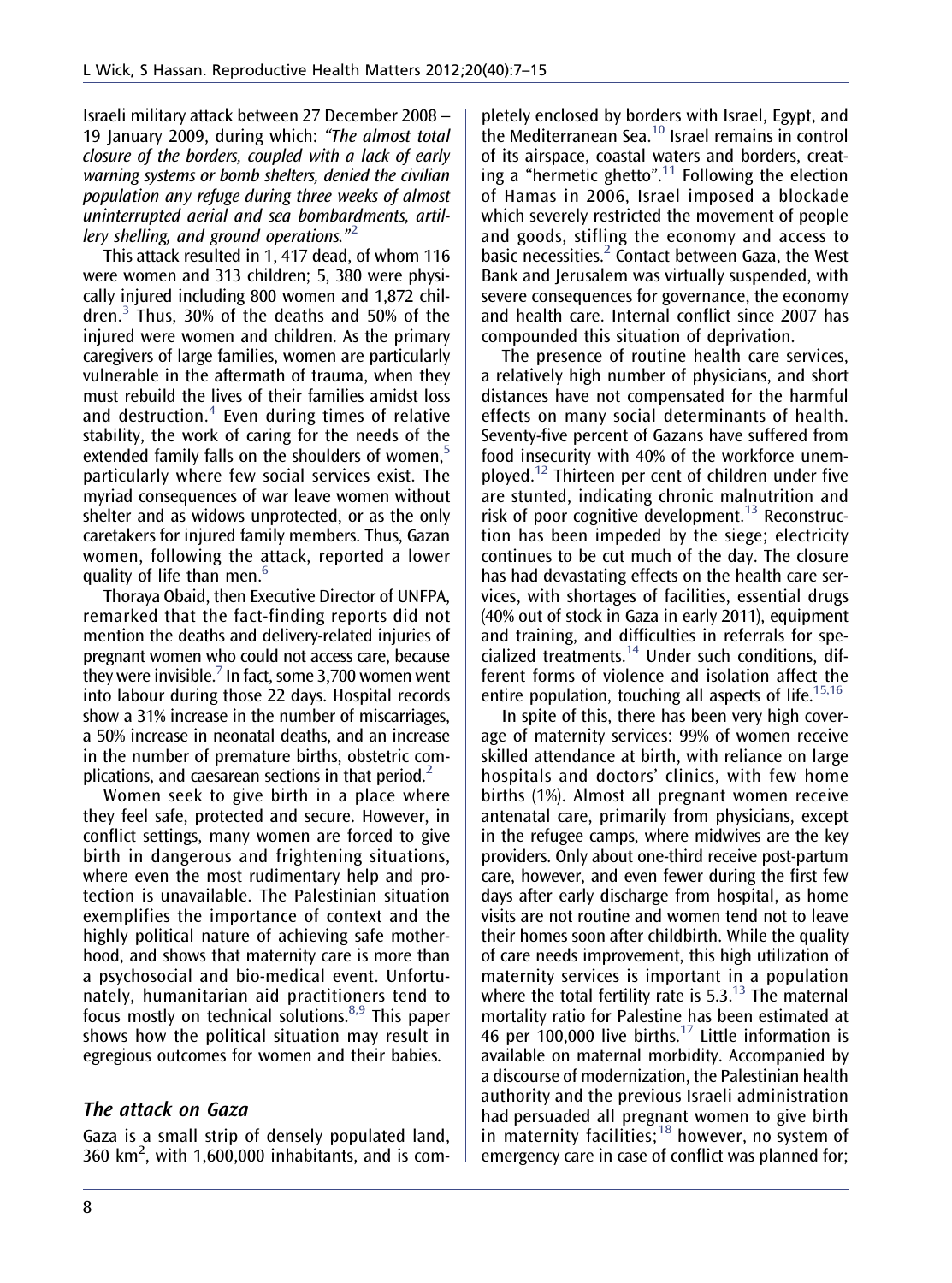thus, pregnant women and midwives were caught totally unprepared during this attack.

Before the attack, the medical infrastructure in Gaza consisted of 27 hospitals, 129 primary health care facilities, and 3, 711 physicians,  $12$  with around 102 midwives working in the government sector and 53,450 births annually.<sup>19</sup> During the military operation, 15 of these hospitals were damaged, 43 primary health clinics and 29 out of 148 ambu-lances were damaged or destroyed.<sup>[3](#page-6-0)</sup> The relatively high proportion and greater influence of physicians in relation to midwives has led to their domination of antenatal and intra-partum care and the marginalization of midwives, with both psychosocial and gender implications, given that most physicians are male and women prefer female birth attendants. Midwives before the first Gulf War in 1991 attended most normal hospital births; however, the influx into Gaza of Palestinian physicians expelled from the Gulf States resulted in pressure for employment, relegating midwives to assisting physicians. Health authorities during this period no longer permitted midwives to deliver in public hospitals, clinics or homes.<sup>[20](#page-7-0)</sup> In 2006 the UN Relief and Works Agency (UNRWA), responsible for health services for Palestinian refugees (two-thirds of Gaza's population), closed the six midwifery-led maternity units in refugee camps in Gaza, where delivery was provided free of charge and close to home for normal births.<sup>[21](#page-7-0)</sup> The network of *dayat* (traditional midwives) and community midwives providing perinatal care in the past was disrupted, leaving a gap if access to hospitals was limited. Midwifery schools and training were also neglected during this period.

As two midwives working in the West Bank, we wanted to make the diverse childbirth experiences of Gazan women in a war-like situation visible. By connecting these stories to the political, developmental, and health system context, we aim to contribute to the development of strategies to improve childbirth care in all conditions. Women's narratives of everyday experiences in crisis and the role of the family and community provide insights into their ways of coping and portray the lack of protection during childbirth. They depict the ongoing, insidious nature of the occupation, where pregnant women for three to four generations now have been dealing with the anxiety and reality of "no safe place". While the Israeli occupation, with its (usually) low-intensity warfare may at times produce few casualties, $11$  these birth histories depict not just the experience of several weeks of bombing and destruction, but the repetition for generations of Palestinian women of birth in flight, whether blocked at a checkpoint<sup>[18](#page-7-0)</sup> or under the bombs. The way we are born does not always get the same attention in public health as the way we die, despite the impact of maternal stress on pregnancy and birth outcomes, $^{22}$  but it should.

Political and economic crises frequently determine where and how women give birth; the stories here address the "collateral damage" of world politics for having children. Birth stories live on in time and in memory, and not only in the hearts and minds of the mothers. In a study of Palestinian adolescents, one 16-year- old boy from Bethlehem began his life story with his mother's difficulty in getting to the hospital for his birth, her delay at the checkpoint by the Israeli soldiers, his father not being allowed to enter Jerusalem with her, and his frightened mother having to continue alone.<sup>[23](#page-7-0)</sup> Over the generations, such stories, and the maternal and neonatal morbidity explicit in them, have become an integral part of Palestinian identity and way of perceiving the world.

# **Methods**

This qualitative study provides the testimony of 16 women who gave or assisted birth during the 22-day assault. As we live in the West Bank and interviews in person were not possible due to the ongoing closure of Gaza, we conducted telephone interviews with the women. We utilized the snowball method to identify participants by asking some midwives if they knew of women who had given birth or other midwives who had attended births during that period and contacted these women directly, also asking them if they knew of other cases. The 16 interviews, 11 with women who had given birth and five with midwives who attended other births, took place between 17 February and 22 March 2009. They were conducted by one of us in Arabic, and lasted about 45 minutes each.

It was explained to the women that the purpose of the study was to give voice to their experience, that participation was optional, with the right to decline at anytime, and that confidentiality would be respected. Only one woman declined; the others expressed trust and enthusiasm at the opportunity to tell their stories. Women were asked to recount their experiences and probing questions were asked to prompt further explanation. The woman's dignity, privacy and sensitivities were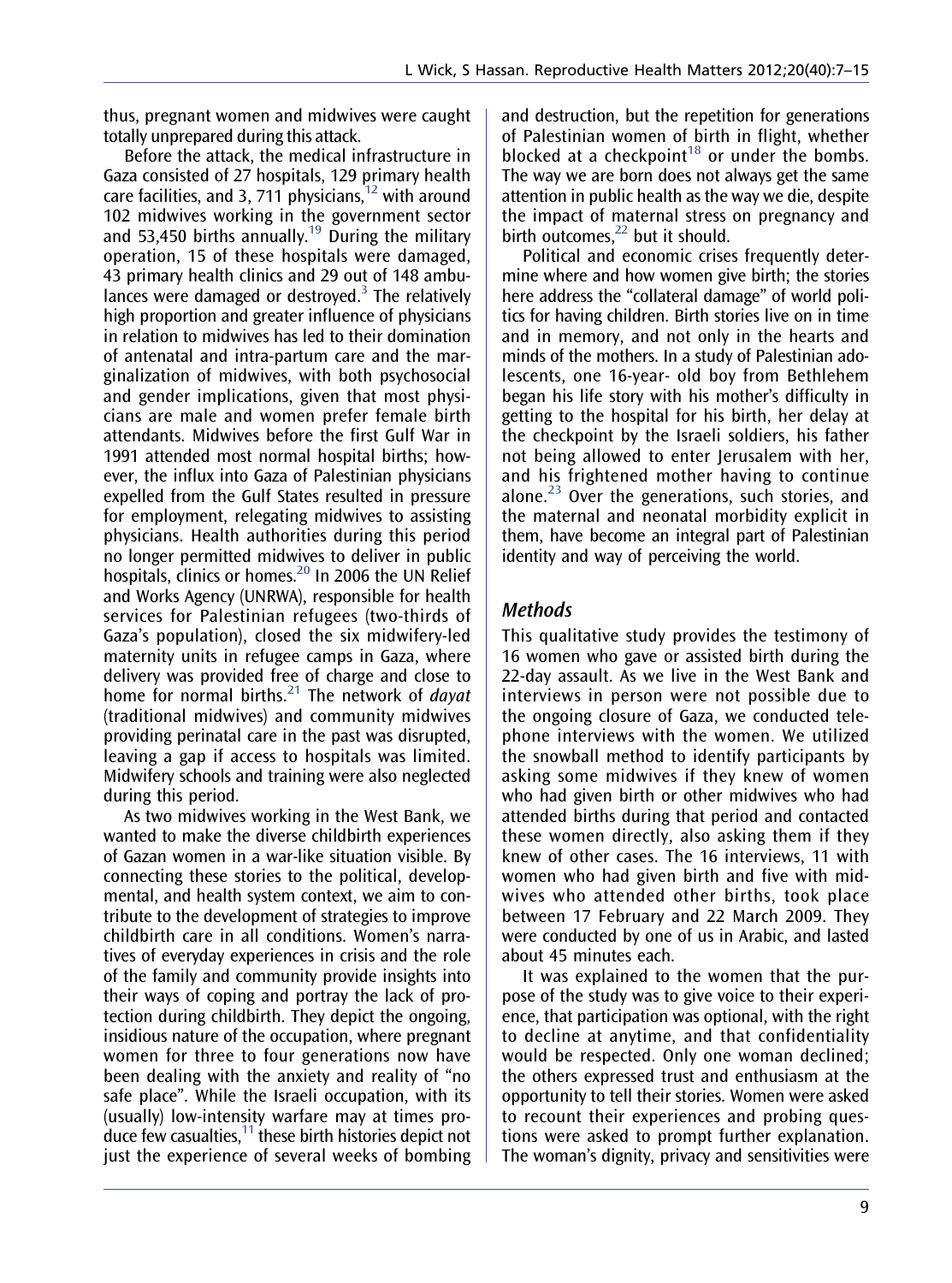fully considered, respecting silences and listening attentively to what was communicated. $24$ 

When no new themes appeared in the narratives, we stopped data collection. Interviews were transcribed through written notes and translated into English by the interviewer. The content was coded, producing a thematic code scheme and categories by the two researchers separately, and then discussed, compared and revised to identify emerging themes in the transcripts. These included lack of protection, fear, imprisonment, isolation, and family support. Our findings represent women's perceptions of their birth experience at only one point in time, whereas the experience of trauma may change over the course of time and with the duration of suffering and disruption.<sup>25</sup> But so far, it has been impossible to do further follow-up.

# Findings

## Reaching the place of birth

"I tried to locate any physician, midwife or nurse in my neighbourhood but I couldn't find any! My husband was also very stressed and kept asking his sisters what to do if I began labour and could not get to the hospital. We prepared all our important papers in one small bag to take if we were shelled. We kept the bag next to us when we slept." (Salam)\*

"I was labouring while walking. When I had a contraction, I stopped walking and squatted on the side of the path or leaned on a wall until the contraction wore off. Then I continued to walk. I walked for about 30 minutes while military airplanes were overhead. I was so scared and I wanted to stay home and give birth, but my family discouraged me because I have always needed assistance."(Nadia)

Seven of the 11 women interviewed gave birth in a hospital, three in someone's home and one in a private clinic. Six women walked to their place of birth, three were transported by ambulance and two in private cars.

Due to the absence of protection for civilians and the impossibility of knowing when and where bombing would take place, women in labour were at a loss for what to do. When women called for an ambulance to take them to hospital, the drivers frequently refused, either because they were not allowed to enter residential areas where shelling was heavy, or they were giving priority to the injured. Some women were turned back from the hospital, as they were too early in labour, there were not sufficient staff, or the maternity ward was being used for the injured. Hospital staff were exhausted, though did their best to be kind. The women feared not finding a birth attendant; at the same time they feared leaving their families and not being able to make it back to them again. Husbands for the most part were extremely nervous and didn't know how to cope. They usually remained with the children, and the woman went alone or with female relatives.

"I felt labour pains one day and went to the doctor and he told me it was just fear and sent me back home. The second time, labour began at 4am; we were at my brother in-law's home. We called an ambulance, which took me to hospital. At the hospital, the doctor shouted at me and said: 'Weren't you afraid for your life? If not for your own safety, you should have been afraid for the ambulance driver! Can't you hear the shelling and bombing? How come you came to the hospital?' He made me feel guilty and I started to think, 'What if the ambulance driver had been killed?'" (Dalal)

In spite of the extremely vulnerable situation they were in, however, the women also showed resilience and determination.

"Thank God I am alive and safe after all this! Sometimes I say to myself… how did I go from home at night? Maybe God gave me the strength to do all this. I believe that my strength came from my contractions. The stronger the contraction, the more strength I had! I walked, not feeling anything but the wind, the cold, the darkness, the shelling." (Nadia)

#### Labour and giving birth

"Fear, horror, whatever I try to describe, I cannot use the right words to express the real feelings at that time! Nothing can describe what I went through or how I felt being worried about my pregnancy and birth. Where to go?" (Salam)

Fear was the overriding emotion that women expressed: fear of not knowing when they would go into labour, of not reaching the hospital under the bombing, of complications without recourse to emergency care, fear for the safety of their families and being separated from them. The waiting felt interminable, and there was "no safe place" at \*All names are pseudonyms. home, in the hospital, or in the street.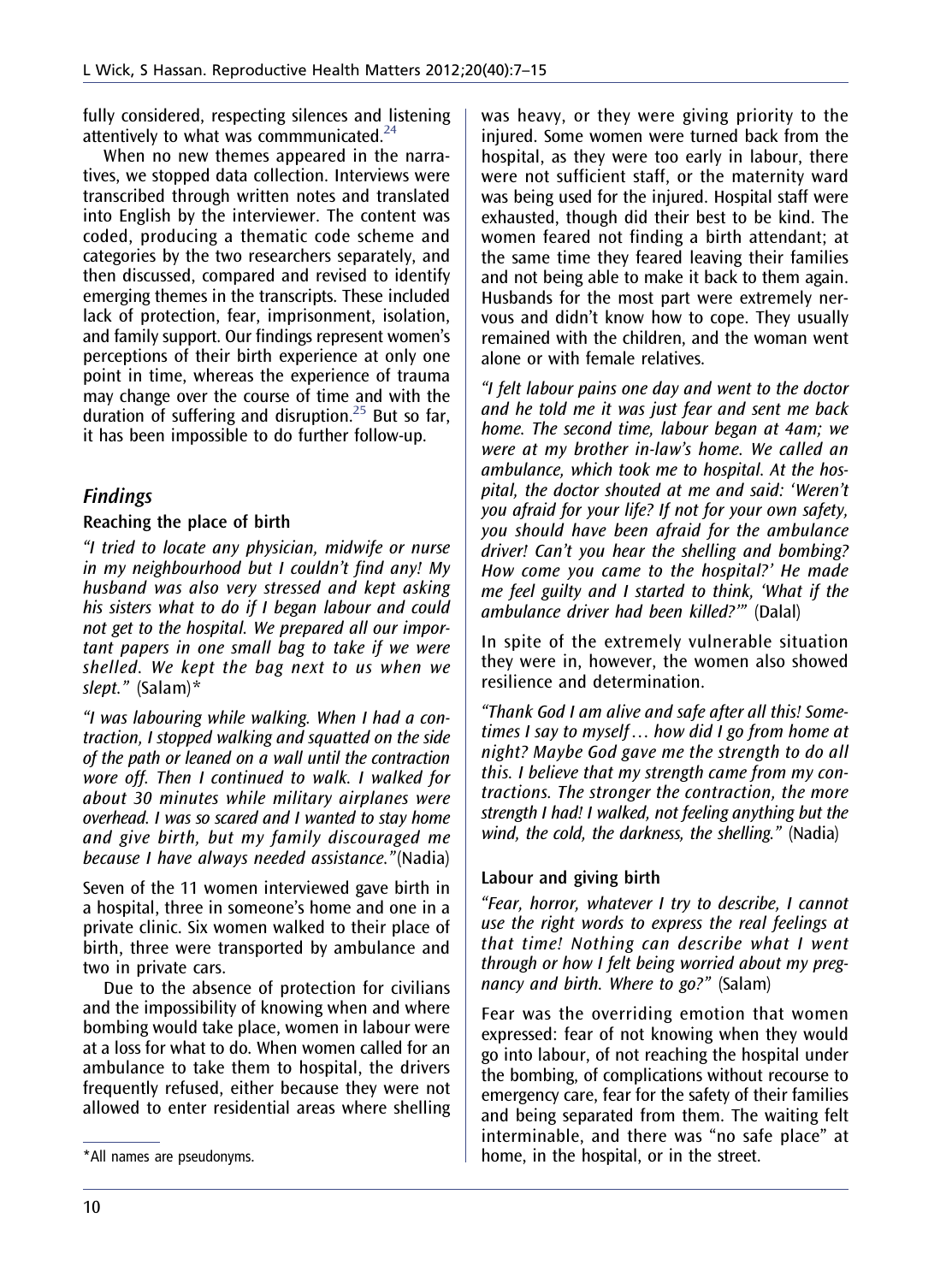"The days after my due date were very hard. The nights were like nightmares. What would happen if I had labour pains at night? What should I do? How would I manage? Who would accompany me? They were shelling even the ambulances! Each morning, I breathed a sigh of relief that daylight had appeared." (Rana)

"I ran to the hospital while I was having labour pains!... Does anyone understand what that felt like to me? Now, I try not to think of that time, as thinking about it brings back painful and bitter feelings again. I suffered alone!" (Reem)

"I walked alone for an hour and a quarter in pain. When I arrived at the hospital, the doctor turned me away as there were not enough staff and the hospital was full of injured people." (Rula)

Midwife Maysoon told the following story of a Bedouin woman who came to her clinic to have her newborn vaccinated:

"Her labour pains had started while Israeli tanks were in their village. It was impossible for her to leave the house to seek help. She held her six children and sat in a corner of the house waiting, afraid, and trying to keep silent so that her children and husband would not be frightened. She tolerated her labour pains for hours while her children were sitting around her for protection, until she gave birth surrounded by them. She started bleeding and bled a lot until she remembered the midwife's advice at a previous birth in the clinic to keep massaging her uterus to stop the bleeding. She did that until it stopped. When the tanks got far enough from the house, the husband opened the door and shouted to women in the surrounding houses to come and assist his wife, who he feared was dying. Thirty minutes later a woman was able to come with a pair of scissors and cut the umbilical cord. Her children are still shocked from the event, watching their mother soaked in blood with a little baby hanging out of her body! The woman told me that she felt like a cow or a goat giving birth. She felt ashamed and guilty!"

## Birth outcomes

"I saw one woman who was 41 weeks and had had 7 previous caesarean sections. She was scheduled for a caesarean two weeks previously and did not go because of the war. She had no idea this could threaten her life if labour began… I transferred her immediately to the hospital." (Intisar, midwife)

"There were many women with miscarriages and pre-term labour. This was because of fear and phosphorous bombing." (Samar, midwife)

Seven of the 11 women had vaginal deliveries, three had caesareans and one a miscarriage. The complications they reported included puerperal sepsis, back and neck pain from anaesthesia, eclamptic fits, and hypothermia of the newborn. Midwives and women described overcrowding in the hospital, with women sharing beds and lying on the floor, and frequent use of oxytocin to speed up labour. Women were shocked at seeing the wounded in the hospital, who sometimes spilled over into the maternity ward for lack of space elsewhere. Women and newborns were discharged soon after birth. Several of the 11 mothers reported that their babies suffered from respiratory problems, due to the cold weather, lack of heat and drafts in their houses as windows were broken.

#### Voices of midwives

"When they called me, without thinking, I left my house, my husband and my kids, and walked down narrow small streets. My house was at risk of being shelled as our neighbours were targeted. I found the woman in labour 8 cm dilated… I assisted her to deliver normally, on the floor, by candlelight, in a full house where there were more than 40 people! Everything around us was shaking from the heavy shelling!" (Maysoon, midwife)

"When she arrived at the hospital, she was examined and told that she was still in early labour and should walk to strengthen her contractions. So she went to walk around in the hospital backyard. She was hit by a missile and lost both her legs, which had to be amputated. She was delivered by caesarean, but died soon after the operation. The baby is alive and well." (Samar, midwife)

"I was teaching old women in the community what to do if labour pain started and how they could help women give birth. I received many calls from people asking what to do." (Intisar, midwife)

"I heard about lots of cases delivered at home with the assistance of family members. How stupid a policy it is to abandon homebirth and encourage women to go to hospitals! Especially in our unstable situation!" (Hanan, midwife)

The fives midwives, for the most part, said they were ill-prepared when women in labour sought their assistance. At home, they reported boiling scissors,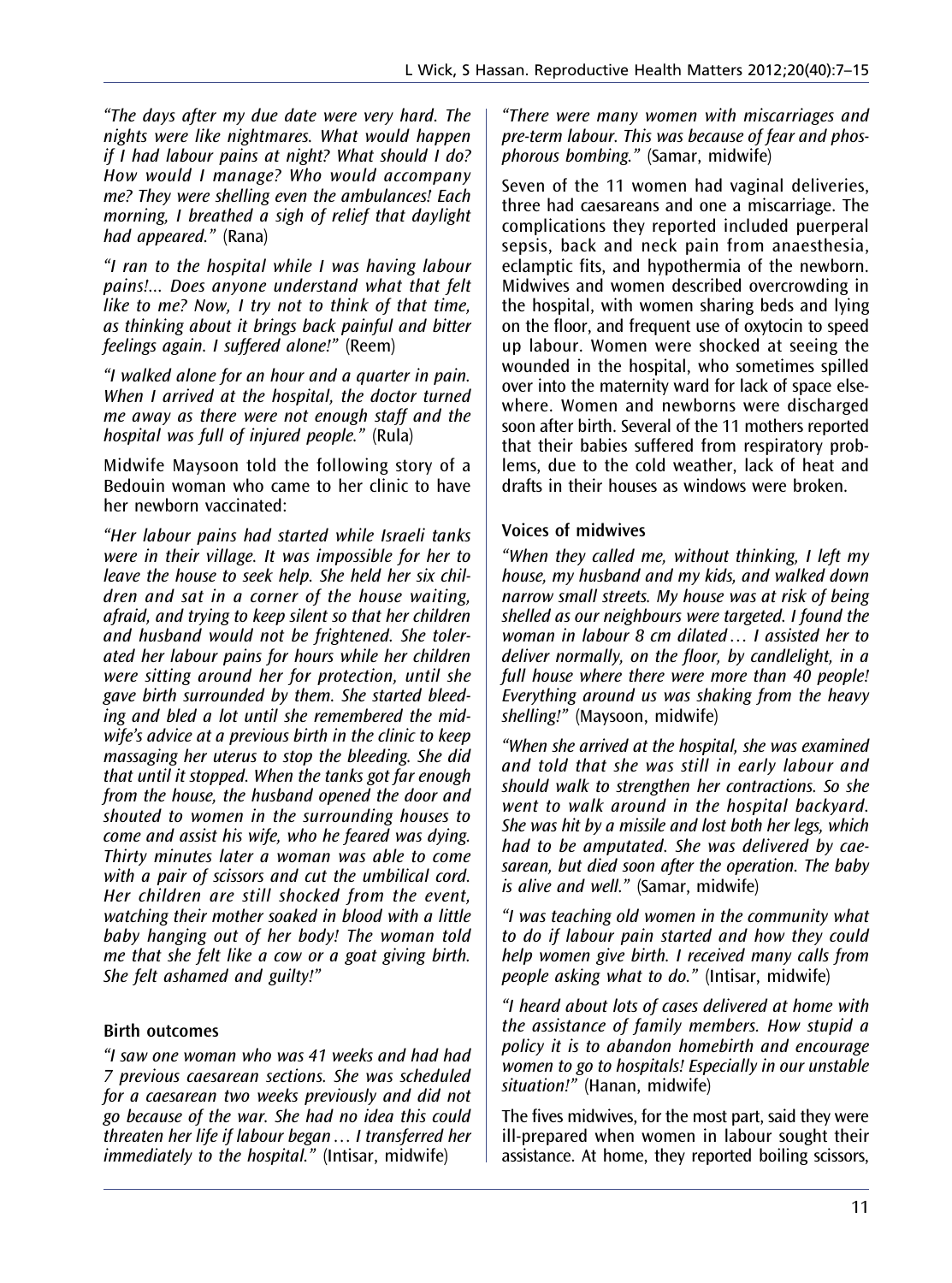using kitchen gloves for vaginal exams and using old disposable cord clamps from other babies or tying the umbilical cord with a thread. At the hospital, they reported working double shifts, as some of the staff couldn't reach the hospital. There were more admissions than usual, given the increased number of miscarriages and premature labours. Supplies and medications were insufficient in the hospital, but no one dared go out to resupply. Pain medication (pethidine) was reserved to facilitate labour for women who had experienced the death of a family member or who were otherwise particularly traumatized. One midwife had to attend three patients with severe eclamptic fits in the intensive care unit. In spite of the extremely difficult conditions they were working in, they tried to be responsive to women's needs.

"We were all nervous and feeling angry and tense. Sometimes we were not sensitive to women during their deliveries. Then I would approach the women before they went home and ask them to forgive me for any roughness or insensitivity that I might have shown while working with them." (Samar)

Midwives, physicians and other hospital workers showed solidarity with each other, the midwives said. When at home, they would call up those living in dangerous areas, if cell phones were working, to reassure themselves regarding their safety. They felt that all health care providers working during that period were courageous, given that their lives were in danger. Samar's family asked her not to risk her life by going out. She replied: "I will do what I can to help people, and God will take care of me."

## Family solidarity and rebuilding lives

Within all of the narratives, the extended family played a key role, and the social network of the family was also crucial in reconstructing fragmented lives. Women turned to family members for shelter when displaced, for support during labour, for food to feed their families, for help with child care and for emotional strength. Family support helped them to survive. This expression of solidarity was weaved into all the narratives, but it was considered to be normal, not exceptional.

The women felt rooted in their communities through family support. They gave the impression that they were undergoing a process of healing after the attack ended, and that in this space of destruction, with nowhere else to go, they had begun to remake their lives.

"I cannot believe that I did not die. Actually I feel I was born again. Now I try not to think of that time." (Reem)

"Now I feel good, relaxed and safe. I am happy because we were not killed, and we're back in our home and we still have a house that was not destroyed. My kids are safe. My husband is not working, but we are managing. We got assistance from my parents and his parents." (Dalal)

# **Discussion**

The birth stories reported here were intrinsically linked with the women's memory of war, the bodily pain of labour and the fear of death and danger to their families. They linked their fear and stress to the complications they experienced, including haemorrhage, premature labour and eclamptic fits. They had no safe place to give birth, and no emergency plans to guide them, and they feared the onset of labour. Many searched for providers near their homes to avoid the dangers of the journey to the hospital, but frequently to no avail. They were trapped between their conditioning to go to the hospital to give birth and the danger of being bombed during the journey.

Even so, women were active agents in their experiences of labour and birth. Their desire to survive and the compulsion to bring a new life into existence seemed to push them almost irrationally to transcend their fears and the imminent danger of death. They were driven to find a solution. Some expressed severe trauma, but also resilience.

During the attack, one experienced Gazan midwife, Fiza Shraim, due to individual initiative and courage, assisted 52 births at home and in the village clinic. $26$  Most midwives, however, felt illequipped as they did not have the basic skills, materials and confidence to provide care in the community. They had no birthing kits or emergency supplies, and did not feel protected by the system in case of complications. Physicians, on the other hand, were not available in the communities, and those in the hospital were overwhelmed with severely injured patients. A system of skilled midwives, trained and equipped to work under difficult conditions within a supportive structure would have increased the accessibility of maternity care in a crisis such as this.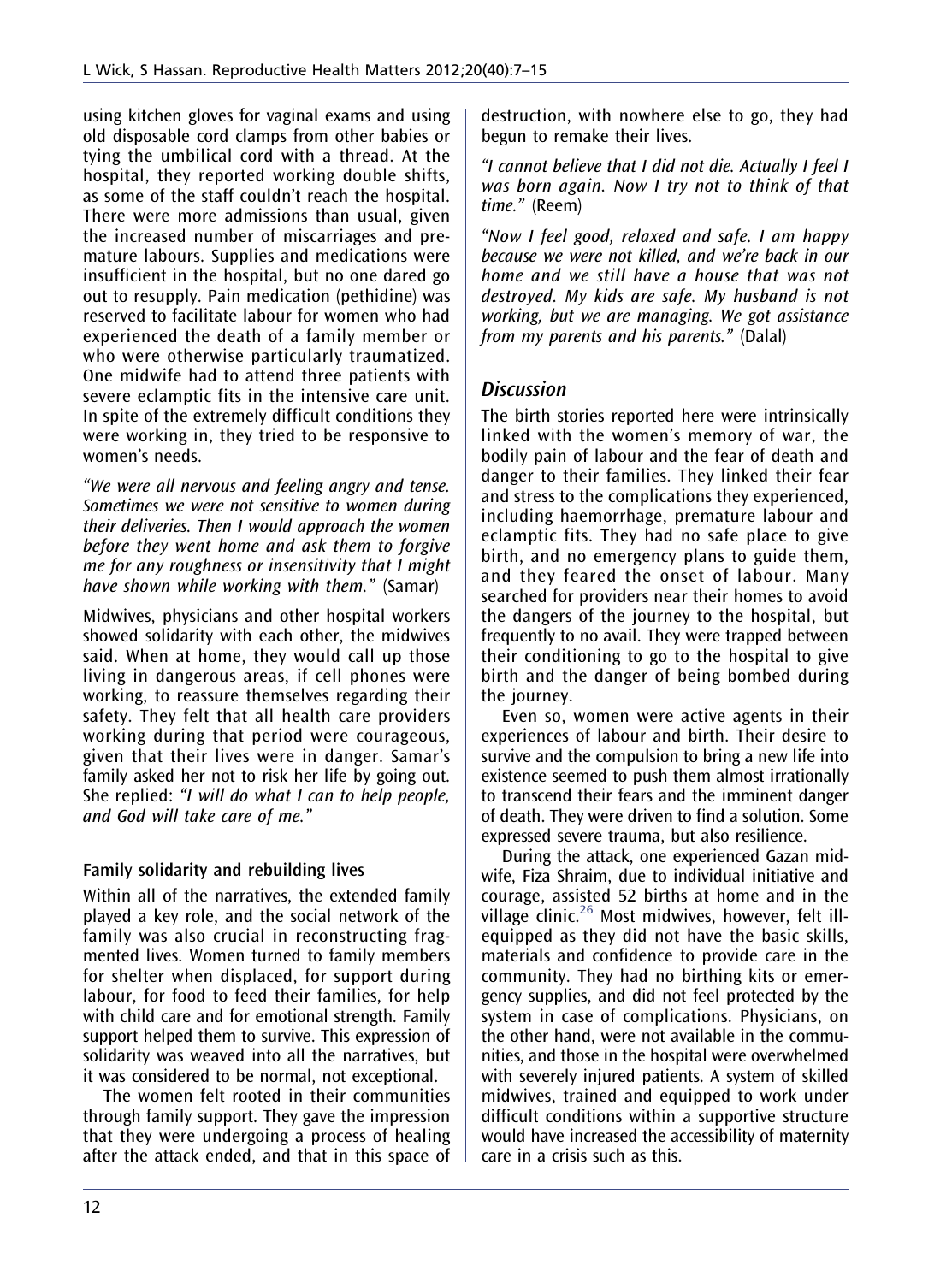#### <span id="page-6-0"></span>Policy implications

The lessons from this history are not only relevant for Palestine but also for many countries experiencing political turmoil, military intervention and disasters. $27$  Political realities at the root of human insecurity must be recognised as precluding the necessary conditions for safe motherhood and as a contributory cause of maternal and neonatal mortality and morbidity. While communities might recover from violent events, continued exposure to the daily stressors of conflict may erode coping mechanisms and resilience.<sup>[25](#page-7-0)</sup> A human rights framework to promote health, as envisaged by Yamin,<sup>[28](#page-7-0)</sup> allows us to move from theory to practice, but only if the political issues infringing people's rights and well-being are addressed.

Midwives provide women with the needed conditions for giving birth normally, care and support during critical points in pregnancy, childbirth, post-partum and motherhood, and referral for complications. The capacity of midwifery care to keep birth normal whenever possible is particularly crucial in situations of political instability, conflict, poverty and disaster. Midwives tend to be closer to the community, both geographically and socially, and thus more readily available and responsive, increasing access for marginal groups and in times of crisis; they are trained to attend births with minimal equipment, and to provide caring, counselling and support. However, as long as their particular skills are not recognized by decision-makers as key to maternal and neonatal health provision, it is difficult to improve their performance, education or motivation. They need to be key players in a functioning maternity care team and health system, not just called upon in times of crisis. They need to be supported, supervised and equipped to assist pregnant and birthing women and newborns at any time and in any circumstances. Planning for emergency care by mapping the location of midwives, supplying them with basic equipment and medications at home and in clinics, and legitimizing their profession with an appropriate scope of practice, licensing, back-up, and incentives would facilitate their ability to respond to birthing women's needs.

In spite of the evidence for the benefits of midwife-led care, $29$  women and newborns in Gaza were left without access to services in an unstable political context, while physicians were overburdened. Improving maternal and newborn care is urgent, not only in countries with the highest mortality, but also where improved perinatal health care would contribute to people's awareness of human solidarity aimed at decreasing inequity and injustice. $28$ 

The collective right to development has been suggested as an alternative to the narrow concept of the individual's right to health as a framework for international development policy, and includes the need for a functioning public health system that can address synergistically the underlying determinants of women's health.<sup>[30](#page-7-0)</sup> This study of childbirth in Palestine illustrates the importance of an environment conducive to respect for the promotion of maternal and neonatal health and well-being, and the responsibility these entail. Political and social commitments and interventions, both local and global, lie at the heart of initiatives intended to create an environment for safe motherhood and social justice to thrive.

#### Acknowledgements

We would like to acknowledge the women who gave and assisted birth under duress and shared their stories with open hearts and minds. We recognize also all the accounts over the generations that remain unwritten, yet are part of Palestinian history. We are grateful to Rosemary Sayigh for the early refugee birth narrative and the many oral histories she has inspired. We also appreciate the role of the regional Reproductive Health Working Group for providing a platform for the presentation of this study. An abstract of this study was published in the Lancet, 11 June2010: DOI: 10.1016/ S0140-6736(10)60821-5.

#### References

- 1. Sayigh R. Palestinian camp women as tellers of history. Journal of Palestine Studies 1998;27(2):46.
- 2. UN Office for the Coordination of Humanitarian Affairs (OCHA). Locked In: The Humanitarian Impact of Two Years of Blockade on the Gaza Strip. Jerusalem: OCHA; 2009. p.12.
- 3. World Health Organization. WHO Specialized Health Mission to the Gaza strip. Geneva: WHO; 21 May 2009.
- 4. Palestinian Centre for Human Rights. Through Women's Eyes. A PCHR Report on the Gender-Specific Impact and Consequences of Operation Cast Lead. Gaza: PCHR; 2009.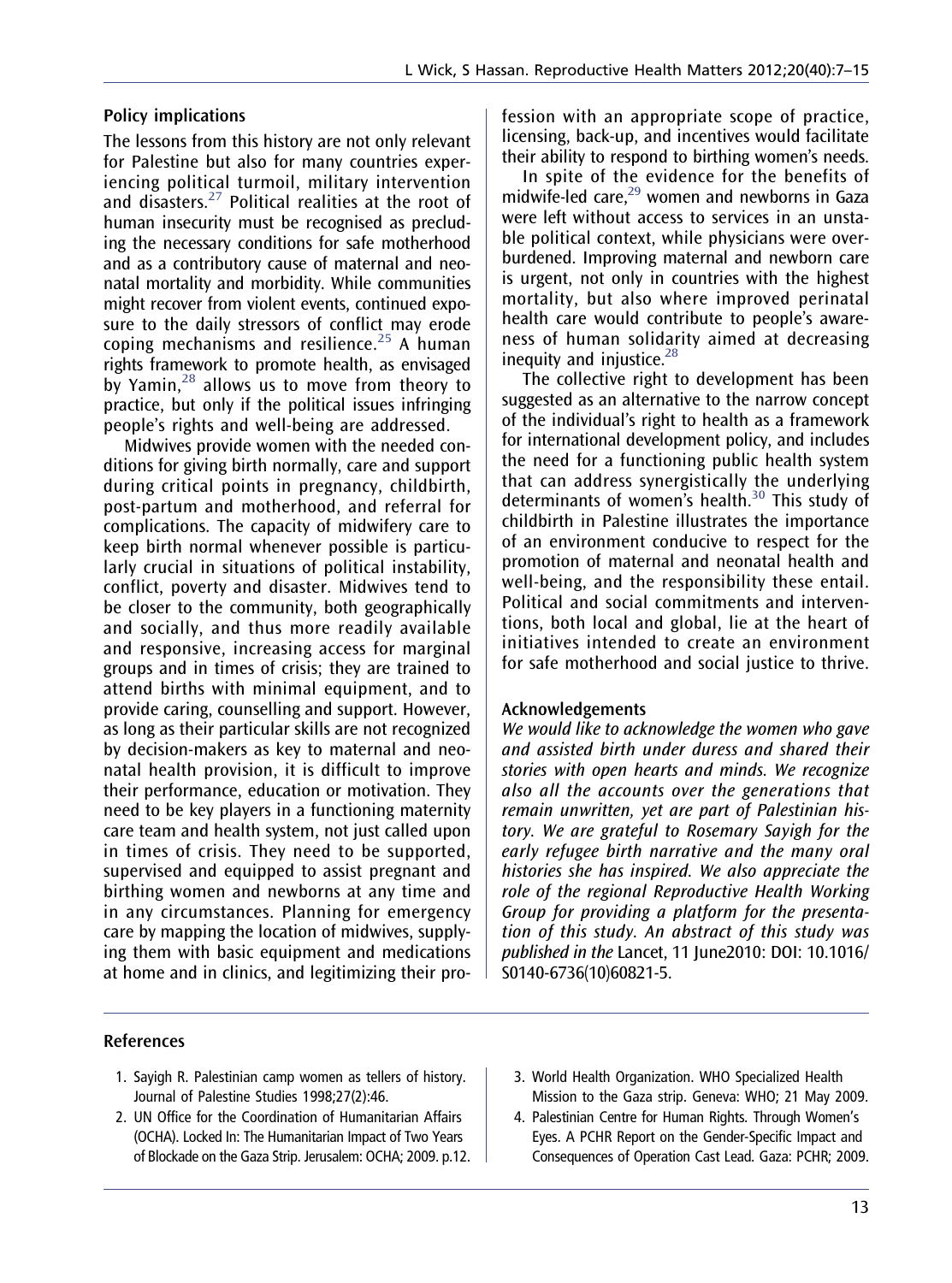- <span id="page-7-0"></span>5. Young IM. Lived body vs. gender: reflections on social structure and subjectivity. Ratio 2002;15(4):410–28.
- 6. Abu-Rmeileh N, Hammoudeh W, Mataria A, et al. Health-related quality of life of Gaza Palestinians in the aftermath of the winter 2008–09 Israeli attack on the Strip. European Journal of Public Health 2011. Doi:10.1093/eurpub/ckr131; Published 15 September 2011.
- 7. Obaid T. Restoring reproductive health services and addressing post-traumatic stress in Gaza. 20 January 2009. At: [http://149.120.32.2/news/news.cfm?ID=1248.](http://149.120.32.2/news/news.cfm?ID=1248) Accessed 22 May 2010.
- 8. Sandal J, McCandlish R, Bick D. Editorial, Place of birth. Midwifery 2012; [http://dx.doi.org/10.1016/](http://dx.doi.org/10.1016/j.midw.2012.08.003) [j.midw.2012.08.003](http://dx.doi.org/10.1016/j.midw.2012.08.003).
- 9. Berer M. Repoliticising sexual and reproductive health and rights. Reproductive Health Matters 2011;19(38):4–10.
- 10. Courbage Y. Gaza, an ever rebellious demography. In: Larudee M, editor. Gaza-Palestine. Out of the Margins. Birzeit: IALIIS, Birzeit University; 2011.
- 11. Gordon N. From colonization to separation: exploring the structure of Israel's occupation. Third World Quarterly 2008;29(1):25–44.
- 12. Giacaman R, Khatib R, Shebaneh L, et al. Health status and health services in the occupied Palestinian territory. Lancet 2009;373(9666):833–49.
- 13. Abdul-Rahim H, Wick L, Halileh S, et al. Maternal and child health in the occupied Palestinian territory. Lancet 2009;373(9667):967–77.
- 14. Malka H. Gaza's Health Sector under Hamas. Washington, DC: Center for Strategic and International Studies; 2012.
- 15. Laurie M, Petchesky R. Gender, health, and human rights in sites of political exclusion. Global Public Health 2008;3(S1):25–41.
- 16. Wick LC. The practice of waiting under closure in Palestine. City and Society 2011;23(S1):24–44.
- 17. Hogan M, et al. Maternal mortality for 181 countries, 1980–2008: a systematic analysis of progress towards Millenium Development Goal 5. Lancet 2010;375:1609–23.
- 18. Wick LC. The practice of humanitarianism: a village clinic in Palestine. Global Public Health 2011;6(5):534–46.
- 19. Ministry of Health. Health Status in Palestine 2009. Nablus: Ministry of Health; 2010.
- 20. Communication with Dr. Sylvia Pivetta, WHO, Gaza. 29 September 2011.
- 21. United Nations Relief and Works Agency (UNRWA). Annual Report of the Department of Health 2006. Jerusalem: 2007. p.59.
- 22. Torche F. The effect of maternal stress on birth outcomes: exploiting a natural environment. Demography 2011;48(4):1473–91.
- 23. Hammack P. The cultural psychology of Palestinian youth: a narrative approach. Culture and Psychology 2010;16(4):507–37.
- 24. Khalili Laleh. The ethics of social science research. In: Heacock R, Conte E, editors. Critical Research in the Social Sciences. Birzeit: IALIIS, Birzeit University; 2011.
- 25. Miller K, Rasmussen A. War exposure, daily stressors, and mental health in conflict and post-conflict settings: Bridging the divide between trauma-focused and psychosocial frameworks. Social Science *&* Medicine 2010;70:7–16.
- 26. UNFPA. State of the World Population 2010. From Conflict and Crisis to Renewal: Generations of Change. New York: UNFPA; 2010.
- 27. Andersen JM, Rodney P, Reimer-Kirkham S, et al. Inequities in health and healthcare viewed through the ethical lens of critical social justice; contextual knowledge for the global priorities ahead. Advances in Nursing Science 2009;32(4):282–94.
- 28. Yamin AE. Will we take suffering seriously? Reflections on what applying a human rights framework to health means and why we should care. Health and Human Rights 2008;10(1):45–63.
- 29. Hatem M, Sandall J, Devane D, et al. Midwife-led versus other models of care for childbearing women. Cochrane Database of Systematic Reviews 2008; Issue 4, Art. No: CD004667. DOI: 10.1002/14651858. CD004667.pub2.
- 30. Fox A, Meier BM. Health as freedom; addressing social determinants of global health inequities through the human right to development. Bioethics 2009;23(2):112–22.

#### Résumé

Les femmes souhaitent accoucher là où elles se sentent protégées et en sécurité. Néanmoins, en cas de conflit, beaucoup sont obligées d'enfanter dans des situations dangereuses et angoissantes, sans protection et privées de l'aide la plus rudimentaire. Cette étude, fondée sur des entretiens avec des accouchées et des sages-femmes pendant l'attaque israélienne de 22 jours sur Gaza en décembre 2008-janvier 2009, illustre la vulnérabilité des

#### Resumen

Las mujeres buscan dar a luz en un lugar donde se sientan seguras y protegidas. Sin embargo, en ámbitos de conflicto, muchas se ven forzadas a dar a luz en situaciones peligrosas y espantosas, donde no hay disponible ni siquiera la ayuda y protección más rudimentarias. Este estudio, basado en entrevistas con mujeres que dieron a luz y con parteras durante el ataque israelí sobre Gaza, que duró 22 días, desde diciembre de 2008